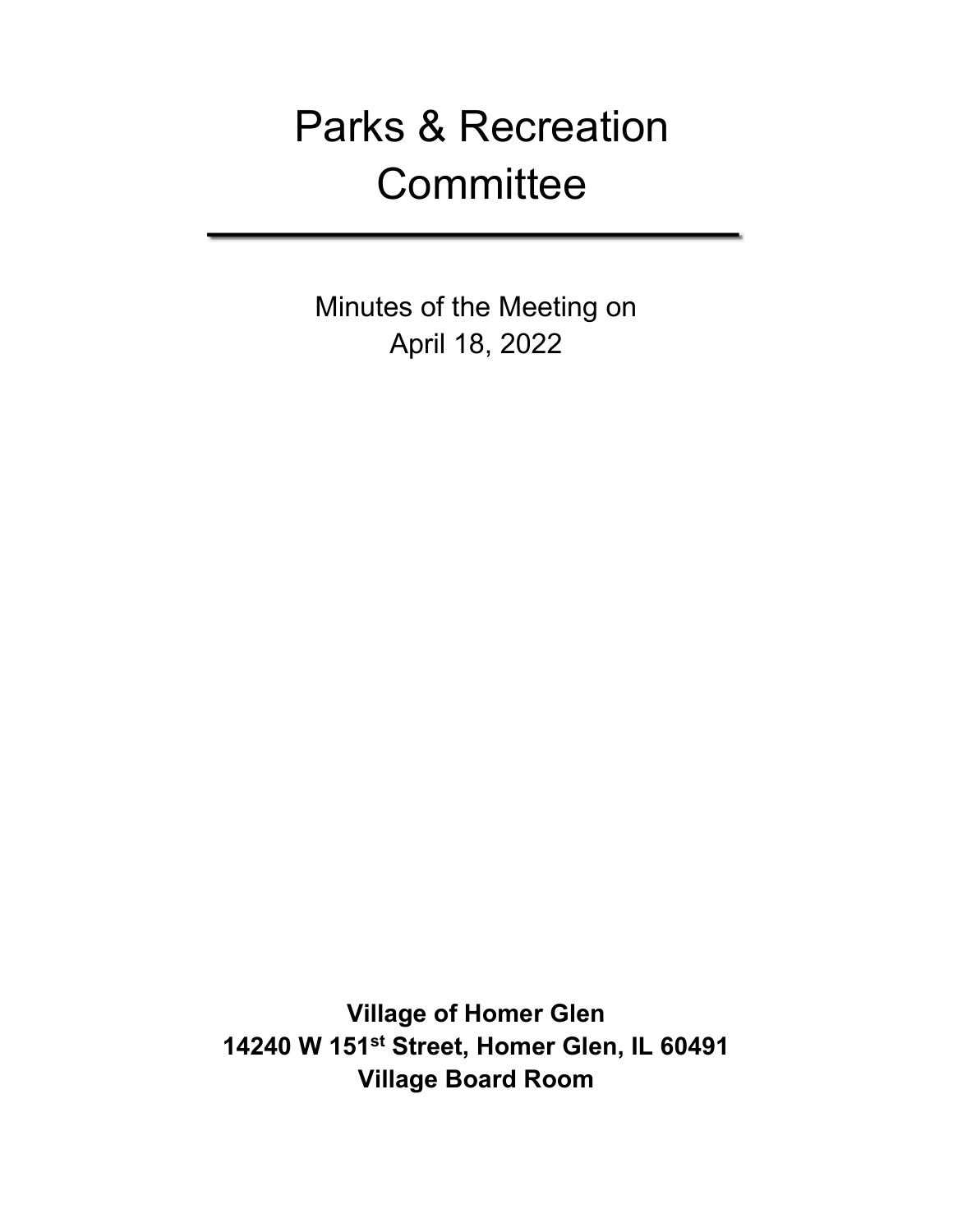#### **1. Call to Order.**

The meeting was called to order at 6:00 p.m. by Co-Chair Nicole La Ha.

## **2. Pledge of Allegiance to the Flag.**

#### **3. Roll Call.**

Present at 6:00 p.m. were Co-Chair Nicole La Ha, Co-Chair Reynders, Members Marty Pavlik, Russ Knaack, Dale Janssen, Dan Kenney, Bob Kman, Regina Robinson.

Also Present: Communications and Recreation Services Coordinator Amy Blank, Superintendent of Parks and Facilities John Robinson.

Member Ed Cryer arrived at 6:05 p.m.

## **4. Approval of Minutes.**

## **a) March 21, 2022**

Member Kman made a motion to approve the minutes of the March 21, 2022 committee meeting; seconded by Member Janssen. The motion passed unanimously.

#### **5. Approval of Amendments to the Agenda.**

No amendments to the agenda.

#### **6. Public Comment.**

John Walters – Resident Walters came to speak about the relationship the Village had and has with Tria Architecture. As a former Parks and Rec Committee member he was always suspicious of the relationship and how Tria continued to get work as add-ons. He is concerned that Tria is still billing the Village for services that have not been rendered. He understands that one recent bill will be coming to the Parks Committee for review and encourages the committee to take a close look at it. He has done some FOIA requests looking for what Tria is actually doing was not able to find supporting documents or invoices for the recent bills. Tria is saying the bills are "per contract". He encourages the committee and the Co-Chairs to look closely at all bills before approving payment of them.

Co-Chair Reynders did respond by saying there is language in the contract with Tria that they are to be paid alongside the payments to Austin Tyler and HR Green, which happen over a period of time. What is happening now is that Tria is requesting their  $2^{nd}$  and  $3^{rd}$  payment, even though the 2<sup>nd</sup> and 3<sup>rd</sup> payments to Austin Tyler have not yet gone out. We have to legally abide by the contract.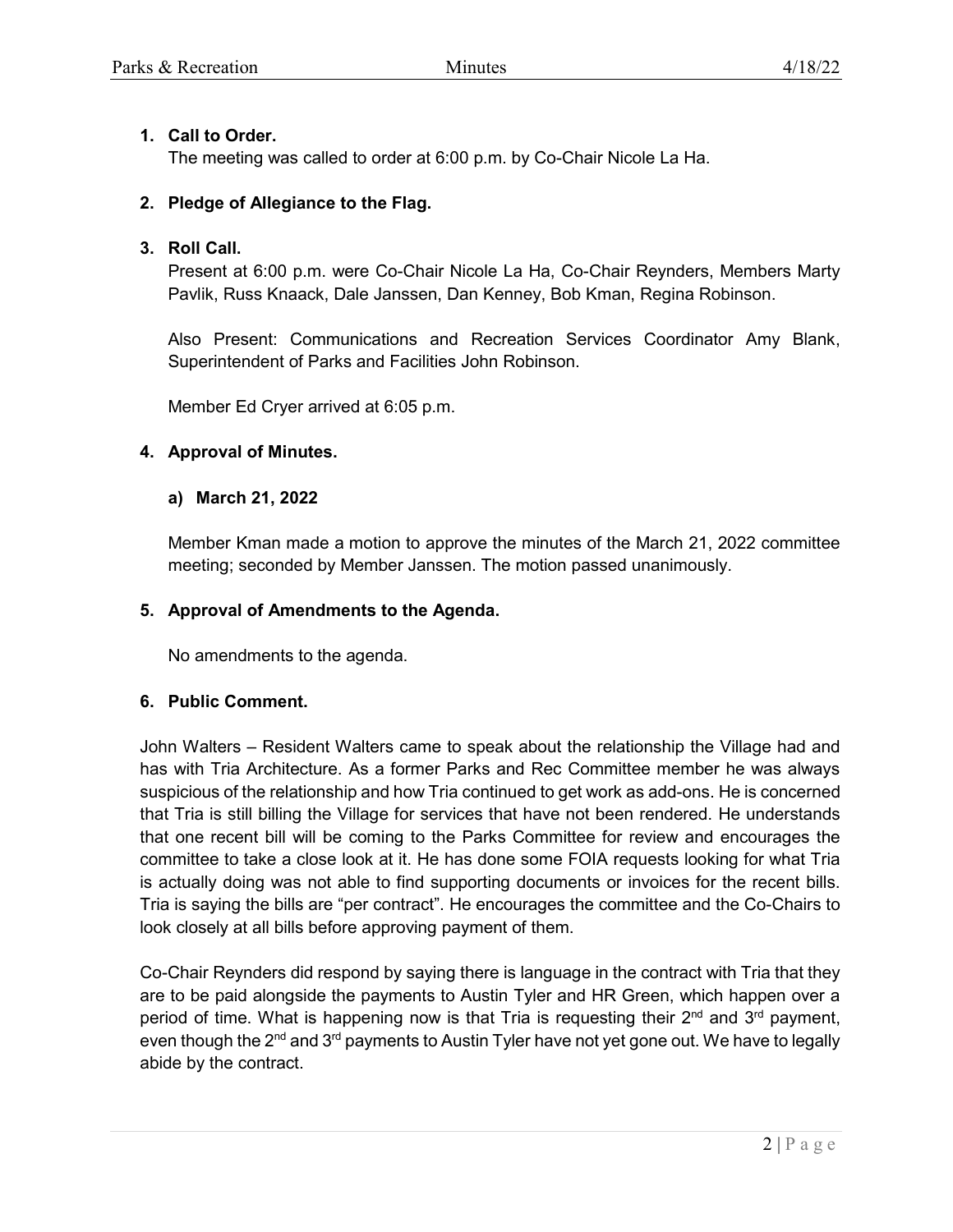Tom Patraitis – Resident Patraitis lives at the corner of 151 $st$  and Eagle Ridge Drive. In his opinion, there is not enough parking here at Heritage Park and he is not happy that when the Village has events – especially events like HomerFest – people park in the neighborhoods. He wanted to know if parking in the neighborhoods is the plan for overflow parking.

Co-Chair Reynders explained that the committee is aware of our lack of parking and the committee does have plans to continue to build parking.

Resident Patraitis said it sounds like to him that Heritage Park is going to be a community center, not just a park. He feels like not enough communication was done with the residents and that they did not have enough opportunities for input. He prefers that Heritage Park stay a park and that special events go somewhere else. He doesn't want to be a parking lot for community events.

Jessica Miller – Ms. Miller, a resident, came to the meeting with her daughter Charlotte who has CP. They came in support of the proposed 2-5 and 5-12 playground for the Active Core and is in support of playgrounds that are fully accessible. She shared a statement from Charlotte about her experience as a person living with CP and playing at a playground. She explained that she often felt left out because she was not able to access all parts of the playground like other kids. She encouraged the committee to build a playground that is completely accessible to all. She shared how when at fully accessible parks with able-bodied children, those children also enjoyed the playground. Making parks that are fully accessible, do not take away from the experience of able-bodied children.

#### **7. Reports from Co-Chairs.**

No Report from Co-Chair La Ha.

Co-Chair Reynders shared that she is working with the Environment Committee and the Homer Glen Junior Woman's Club on a Seedlings Event happening May 22 in the Active Core Sensory Garden. Second and third graders are invited to register (registration is limited to about 20) and come out to the sensory garden and help plant herbs and other plants in the planting boxes. Registration is online. Co-Chair Reynders would like to plant some pollinators. Kids will get a seedling to plant and take home.

#### **1. Old Business**

a) Update on RFP for Active Core playground equipment (2-5 and 5-12). Superintendent Robinson shared that we only received one bid back from the RFP. This is the same company that did the Glenview Walk Park and came in right at budget at \$224,000. Drawings of the proposed park were shown to and the design summary was shared with the committee. The proposal includes two mother and child swings, a small 2-5 area, and a larger 5-12 area with some inclusive components, like a wheelchair swing and touch/game/puzzle components on the ground panels. The larger area did include some larger slides that are not inclusive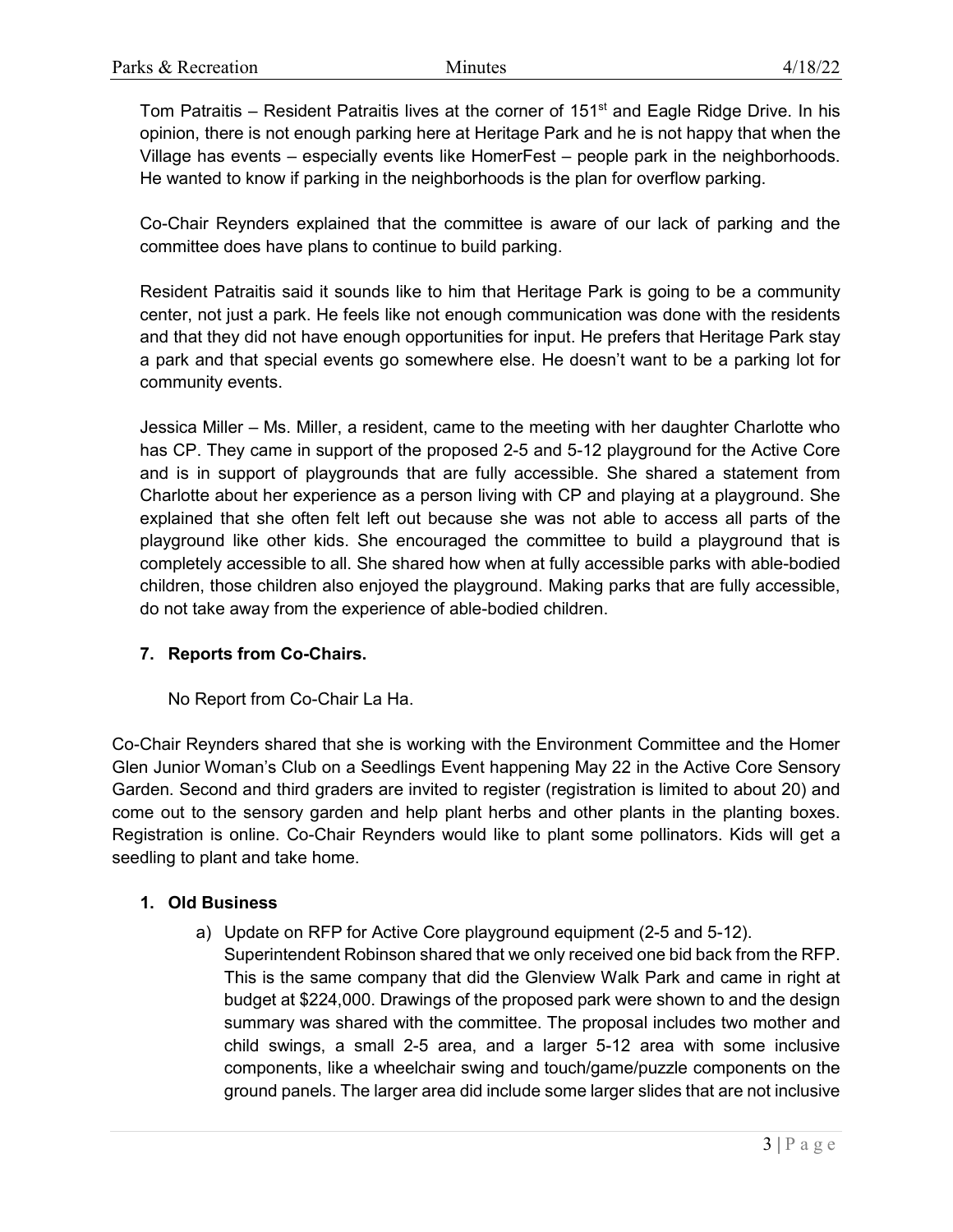(they are accessed only by a ladder, not a ramp). The entire playground has pourin-play surface and includes canvas shades.

Superintendent Robinson explained that the Village has used this company in the past and in our experience the equipment is high quality. He also explained that what they proposed is what they proposed, meaning if the committee wants any changes outside of minor color or panel changes, the committee will have to go out to bid again.

The committee liked the design but desired more inclusive features. An informal vote was taken and the committee was split with half of the members liking the proposal as is and the other half wanting to see a proposal that is fully inclusive. There was much discussion over what that means and how it could potentially be accomplished.

The committee is interested in hearing from the builder to see if there are options to slightly change the design to include a ramp that make the slides accessible. Superintendent Robinson said he will go back to the builder with that question and report to the Co-Chairs his findings.

He cautioned the committee that if they desire a ramp to reach the slide at the height it currently is, the builder will likely need much more feet of ramp – as ramps increase in height at a much slower rate than stairs or a ladder. An increase in ramps, means an increase in area, which means an increase in pour-in-play, which likely means an increase in cost.

Superintendent Robinson suggested the committee consider doing an "allinclusive" park at the Stonebridge Park location when it needs to be renovated (in the next year or so) and/or doing an "all-inclusive" park in conjunction with the splash pad when the splash pad/playground/parking lot project is designed and/or building something at the Goodings Grove location when it is renovated.

Co-Chair La Ha shared that she likes a lot of this design. It offers some ramps, which none of our other playground equipment has. It offers the mother and child swing, some nice shade, and it seems to be a lot of park for the budget. She echoed the committee's desire to have Superintendent Robinson ask the builder if there is any way within the current budget to also include some more accessible ramps.

Superintendent Robinson said he will ask the question, but if the desire is to have an all-inclusive park now he recommended to the Co-Chairs to look at the budget and see how much more they can stretch the budget for this project to get it done now, rather than in piecemeal sections here and there.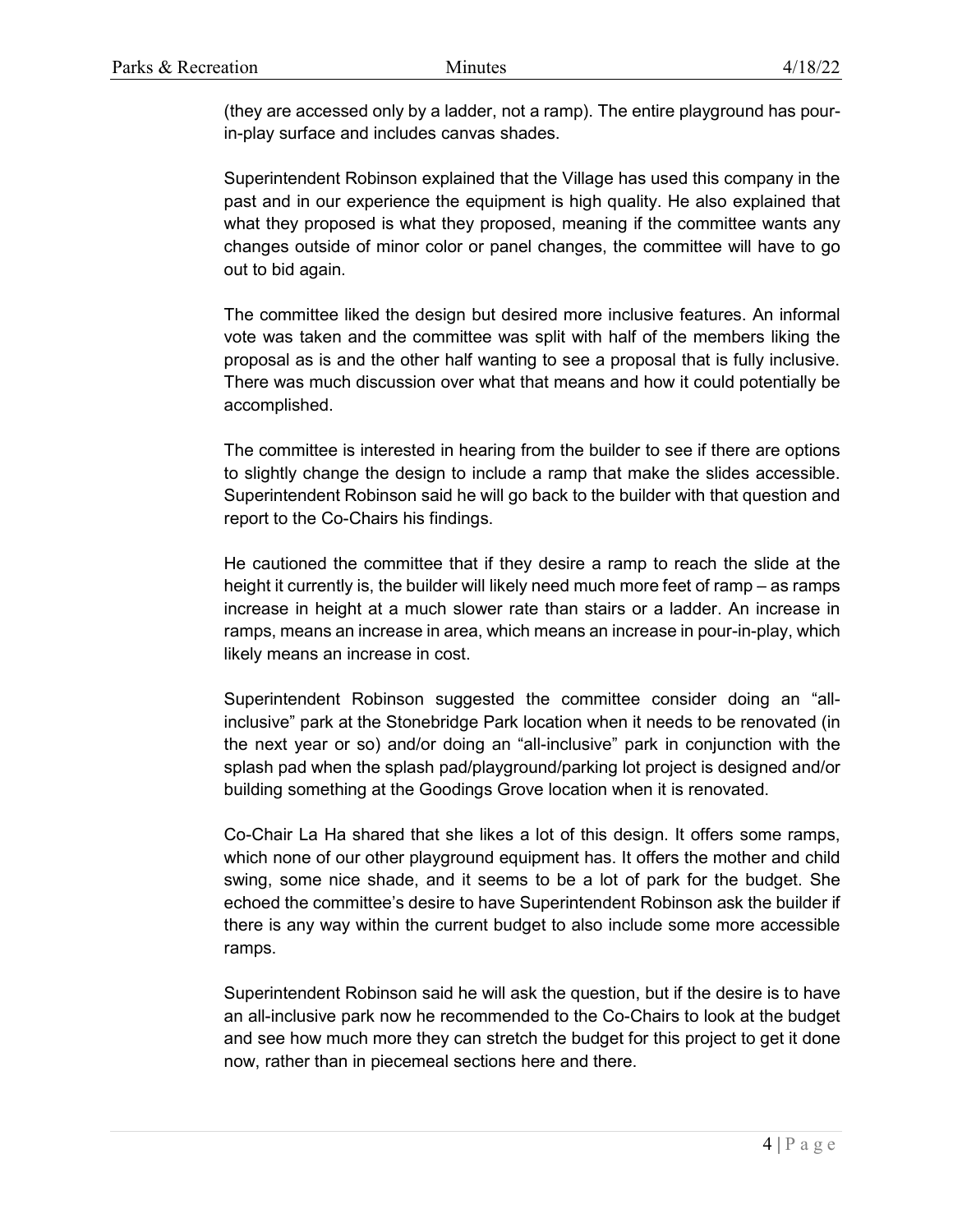b) Discussion on Veterans Memorial Concept for Heritage Park.

Member Knaack shared that the gentleman he spoke of previously in regards to the Veterans Memorial is named Greg Stevens and he works at Touch of Green. Co-Chair Rose said she would reach out to Mr. Stevens about designing a Veterans Memorial.

Co-Chair Reynders shared that she went to the Veterans breakfast at the beginning of April and received feedback from the veterans in attendance. One thing they stressed was to include something for the war dogs and nurses. She took the feedback and came up with a general design. Coordinator Blank took the layout design and did a quick drawing of Co-Chair Reynder's concept. The committee reviewed the layout design and illustration of the concept.

The concept is a circular design with the center being a focal point memorabilia, which is surrounded by some landscaping so that people don't climb on or hurt themselves on the memorabilia. Coordinator Blank added a small retaining wall surrounding the memorabilia where people could sit. Then, surrounding the center focal point is a circular path of brick pavers. The brick pavers are to be available for sale for those who want to sponsor a brick with their loved one's name on it. On the outskirts of the brick path is all of the flags of service, plus the American flag. Each flagpole has a plaque near the ground that includes the service branch seal and motto. The circular pathway is also flanked by four benches, and eventually bronze statues. The first two that are desired to be included are the statues that honor the war dogs and nurses.

Co-Chair Reynders said she included \$250,000 in the budget for this project. She would like to move forward with an RFP and would like Superintendent Robinson to find a memorabilia piece.

Member Kman made a motion to approve concept design that Co-Chair Reynders created and to move forward with an RFP for the Veterans Memorial; seconded by Member Kenny.

Member Kman - Yes Member Pavlik - Yes Member Janssen - Yes Member Kenney - Yes Member Robinson - Yes Co-Chair Reynders - Yes Co-Chair La Ha - Yes Member Cryer - Yes The motion passed unanimously.

#### **New Business**

a) Review and possible recommendation of Special Event Application from Love Smiles Org.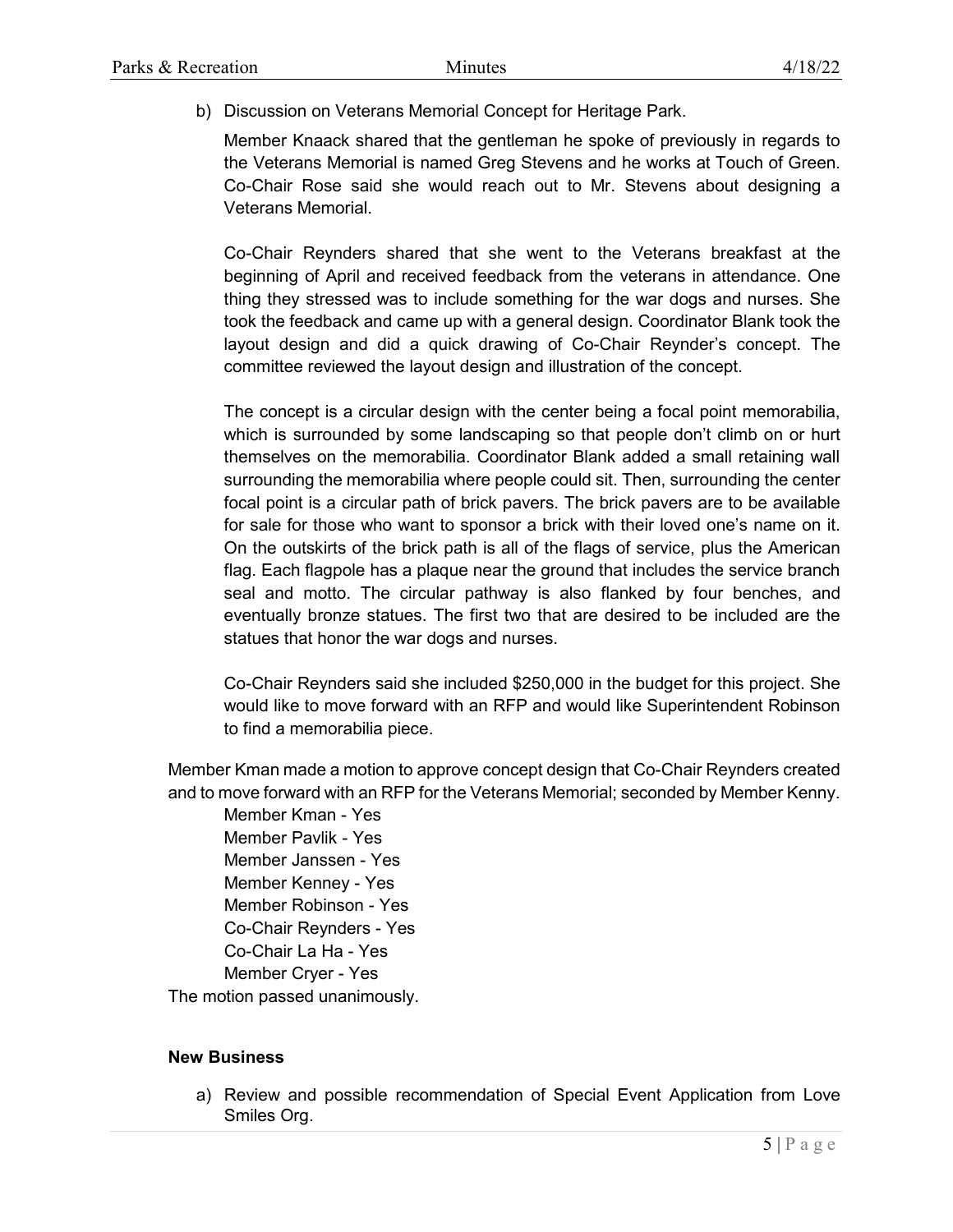Coordinator Blank explained that this is an application that was submitted to the Village requesting use of Heritage Park and the Parks and Rec. Committee are to review applications and make recommendations to the Board. This organization is a non-profit, the event is a fundraiser, and it is assumed that the event would be open to the public. The organization is requesting to have a bike race in Heritage Park – using the "D" parking lot (where the Market in the Glen is held). It is assumed that the parking lot would need to be closed for the event, so the Village Parks staff would need to be involved in some way.

Coordinator Blank reminded the committee that this topic (park rentals) has been discussed before and the committee did make some recommendations. Those recommendations still need to be incorporated into the official Village Ordinances, which was something that the former Interim Village Manager was working on before he left, but did not complete. So, we continue to not have any rental protocol in place.

Member Kenney made a motion to approve the special events request from Love Smiles to use Heritage Park; seconded by Member Kman. A vote was taken:

Co-Chair Reyners – No Co-Chair La Ha – No Member Cryer – No Member Pavlik – No Member Janssen – No Member Kenney – No Member Kman – No Member Robinson - No

#### **2. Reports and Communications from Staff.**

a) Parks and Facilities Superintendent Update.

Superintendent Robinson shared that the parks staff is getting everything ready for outdoor maintenance. They did some over-seeding in the area where the soccer fields are. They also normally do weed and feed in the neighborhood parks. They won't be doing the weed killer in Erin Hills this year, because they are restoring the grounds after ATVs tore them up last year. The staff is also getting the equipment ready.

They put out a call for three seasonal maintenance workers and were able to hire two. Superintendent Robinson is still trying to get a custodian on staff for the Village hall. The board did hire a cleaning service but they are only coming every two weeks, which is not enough for the office and the Village hall public spaces.

b) Communications and Recreation Services Coordinator Update.